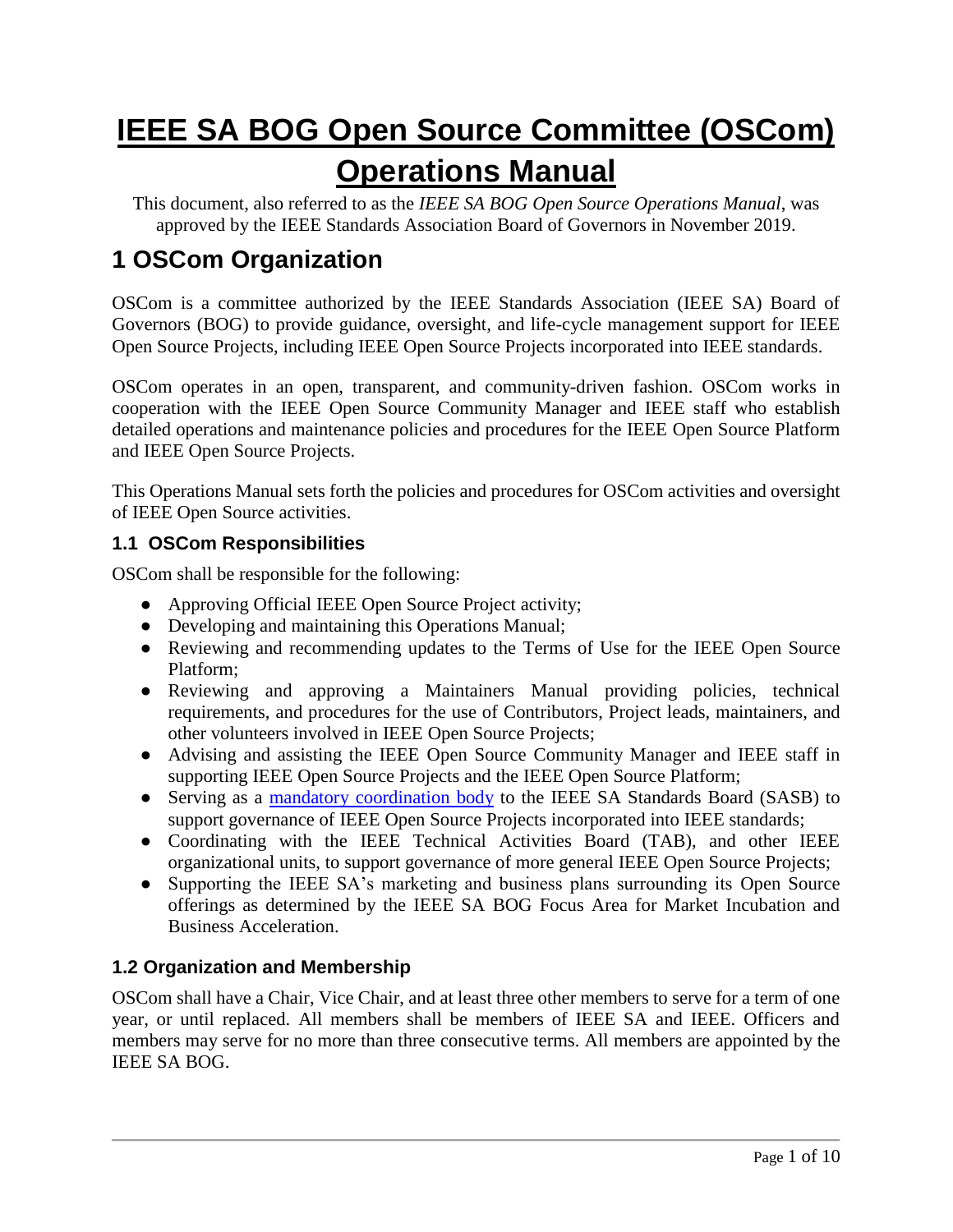In addition, the Open Source Community Manager, or another IEEE staff member as designated by the Managing Director of Standards, shall serve, ex officio without vote, as the Secretary.

#### **1.2.1 OSCom Chair**

The OSCom Chair is designated by the IEEE SA President from the appointed members. Responsibilities of the OSCom Chair or designee shall include:

- Establishing and maintaining OSCom policies and procedures;
- Setting agendas and chairing meetings;
- Representing OSCom for the purpose of reporting to the IEEE SA BOG or collaborating with the SASB, TAB, and other IEEE organizations.

#### **1.2.2 OSCom Vice Chair**

The committee shall elect the Vice Chair from among the members of OSCom. The Vice Chair shall fulfill responsibilities as designated by the Chair, and shall assume the duties of the Chair if the Chair is unavailable.

#### **1.3 Governing Documents**

OSCom is governed by the following documents listed in order of precedence:

- 1. [New York State Not-for-Profit Corporation Law](http://law.justia.com/newyork/codes/not-for-profit-corporation/)
- 2. [IEEE Certificate of Incorporation](https://www.ieee.org/documents/01-05-1993_Certificate_of_Incorporation.pdf)
- 3. [IEEE Constitution](https://www.ieee.org/about/corporate/governance/constitution.html)
- 4. [IEEE Bylaws](https://www.ieee.org/documents/ieee_constitution_and_bylaws.pdf)
- 5. [IEEE Policies](https://www.ieee.org/documents/ieee_policies.pdf)
- 6. [IEEE Board of Directors Resolutions](https://www.ieee.org/about/corporate/action.html)
- 7. [IEEE Standards Association \(IEEE SA\) Operations Manual](http://standards.ieee.org/sa/sa-om-main.html)
- 8. [IEEE SA Board of Governors Resolutions](https://standards.ieee.org/about/bog/resolutions.html)
- 9. The OSCom Operations Manual (this document)

IEEE Open Source Projects incorporated into IEEE standards are also subject to the IEEE SASB policies and procedures.

*Robert's Rules of Order Newly Revised (RONR*) is the recommended guide on questions of parliamentary procedure not addressed in these procedures.

# **2 IEEE Open Source Concepts**

**Open Source** is a digital work for which the human-readable source code is available—in the preferred form for making modification*s*—for use, study, re-use, modification, enhancement, and re-distribution by the users. Open Source applies to software and hardware, which may include computer code, hardware designs, data, documentation, documents, and other digital objects.

The **IEEE Open Source Platform** consists of the code and document repositories, license repositories, communication forums, Project management systems, and related administrative and end-user tools maintained by IEEE for the purpose of hosting Open Source Projects together with the associated governance mechanisms, support mechanisms, and other services offered to participants, users, and consumers of Open Source Projects.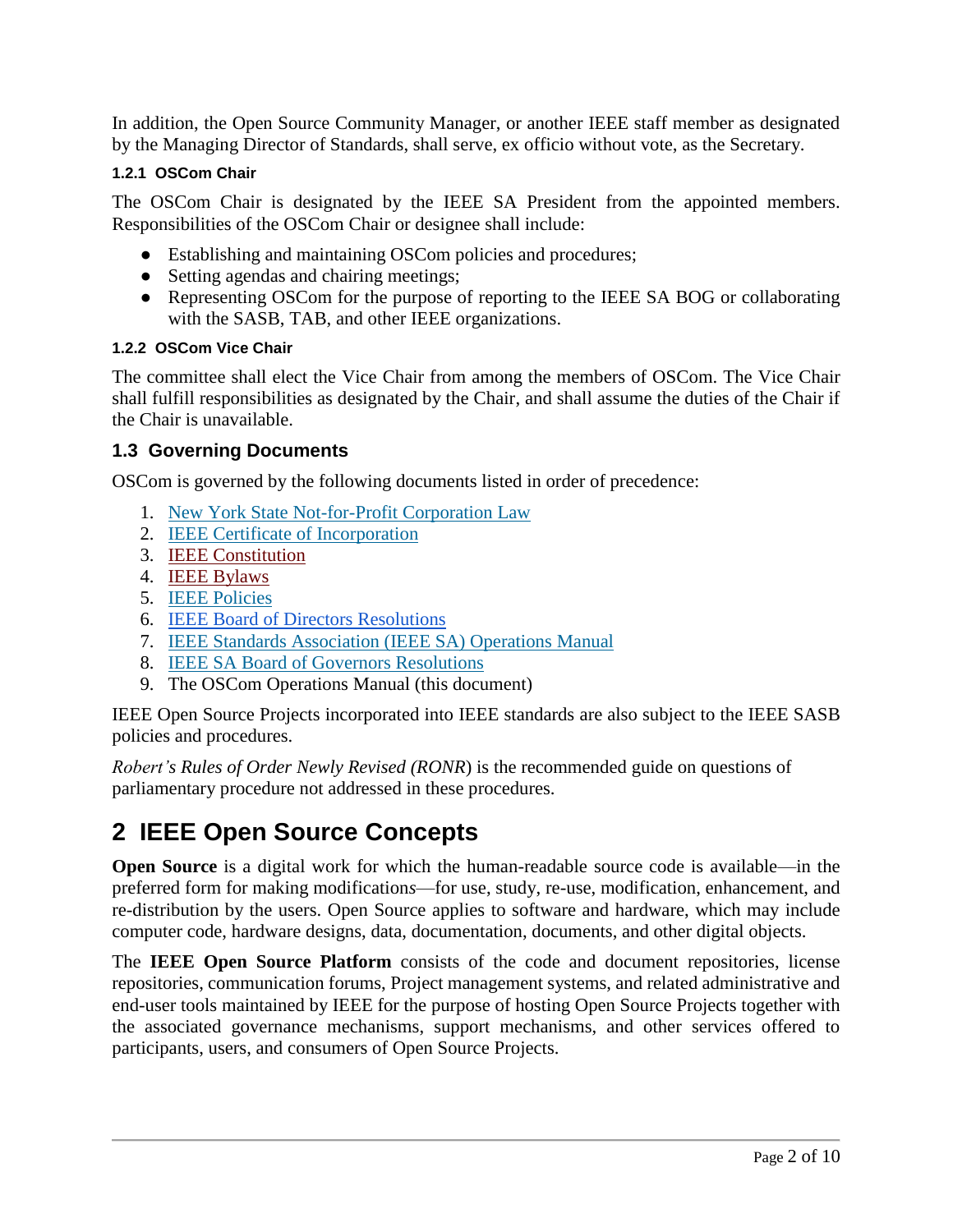An **IEEE Open Source Project** is a Project that is authorized to use the IEEE Open Source Platform in accordance with this Operations Manual.

There are five categories of IEEE Open Source Projects:

- 1. Individual Projects—Projects that are maintained and managed by an individual who may accept contributions from others.
- 2. Group Projects—Projects maintained and managed by a group of individuals or organizations. Such Projects will typically have multiple maintainer(s), committers, etc.
- 3. Official IEEE Open Source Projects—Open Source Projects authorized by OSCom to create official IEEE Open Source Releases or products.
- 4. IEEE Open Source Projectsincorporated into IEEE standards—Official IEEE Open Source Projects operating in conjunction with an SASB authorized standards Project.
- 5. Joint IEEE Open Source Projects—Official IEEE Open Source Projects that are operating in conjunction with another IEEE Board or Organizational Unit and are also subject to the policies and procedures of that Board or Organizational Unit.

An IEEE standard incorporates Open Source if it normatively or informatively incorporates an official IEEE Open Source Release developed by an IEEE Open Source Project in accordance with the PAR for that standard.

An official **IEEE Open Source Release** is a release of an Official IEEE Open Source Project.

An **Open Source License** is a license under which an Open Source work is released that defines the rights third parties have to the Open Source work and the terms under which the Open Source work may be used.

An **IEEE Contributor License Agreement (CLA)** is an agreement with IEEE, signed by a Contributor for personal contributions or by an authorized person on behalf of an organization that defines intellectual property rights in contributions made by the Contributor or representatives of the organization.

# **3 IEEE Open Source Roles and Responsibilities**

The following roles are established to engage in activities for the IEEE Open Source Platform and Projects.

### **3.1 IEEE Staff Roles**

The **IEEE Open Source Community Manager** is an IEEE SA staff role that leads the technical guidance and support to IEEE Open Source Projects. The IEEE Open Source Community Manager controls the management and operation of the IEEE Open Source Platform.

The IEEE Open Source Community Manager or designee shall be responsible for a Maintainers Manual, approved by OSCom, which shall be hosted on the IEEE Open Source Platform as an Official IEEE Open Source Project.

The IEEE Open Source Community Manager provides guidance (directly and through the Maintainers Manual) to parties interested in initiating and conducting IEEE Open Source Projects, on:

• Access to the use of the IEEE Open Source Platform;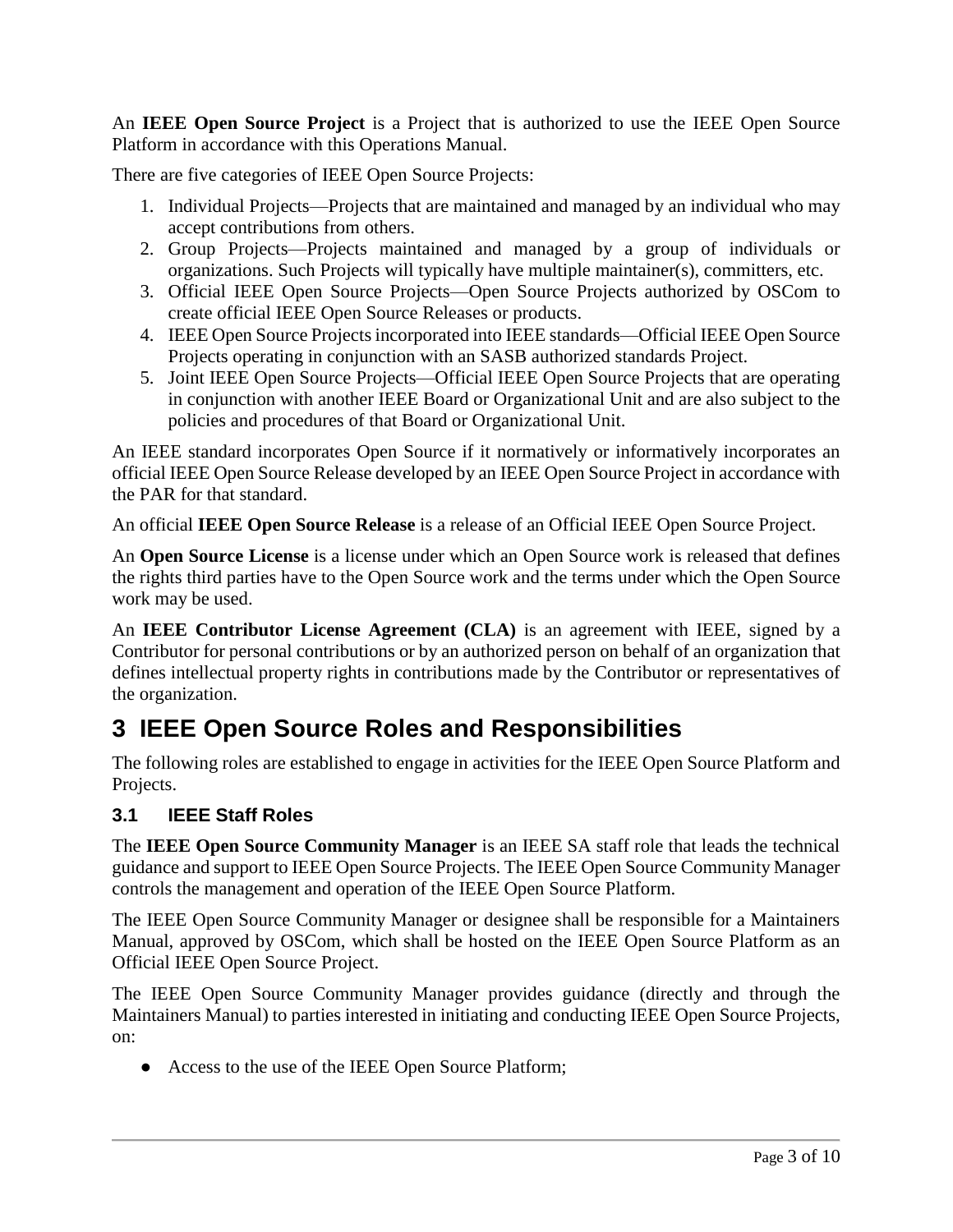- The use of tools (IEEE or not) used to develop and maintain IEEE Open Source Projects;
- License agreements, including Open Source licenses and Contributor licenses [in conjunction with IEEE SA Intellectual Property Rights (IPR) Manager, and IEEE Legal and Compliance];
- Requirements for a complete release package, including documentation, and
- Security, configuration management, verification and validation, testing requirements, release, branding, and distribution processes and tools on the Platform.

The Maintainers Manual shall establish criteria for the vitality of Projects and for engaging with Projects to maintain their vitality and for taking actions, which may include deprecating, archiving, and terminating Projects when they become dormant.

The IEEE Open Source Community Manager supports the SASB and its committees by providing or verifying information required for the initiation, governance, and review of IEEE Open Source Projects incorporated into IEEE standards.

#### **3.1.2 Intellectual Property Rights Manager**

The IEEE SA Intellectual Property Rights (IPR) Manager is an IEEE staff role responsible for managing Intellectual Property (IP) matters associated with Open Source Projects.

The IEEE SA IPR Manager is responsible for the following:

- Evaluating new Open Source licenses, in conjunction with IEEE Legal and Compliance, for acceptance by OSCom;
- Recommending new Open Source licenses for IEEE Open Source Projects;
- Coordinating with and seeking necessary approvals from IEEE SASB for updates to existing approved CLA templates;
- Working with the IEEE Open Source Community Manager to verify that contributions to IEEE Open Source Projects meet IEEE intellectual property requirements, including verification that proper CLAs are in place;
- Supporting the SASB and its committees by providing or verifying information required for the initiation, governance, and review of Open Source licenses and IEEE Open Source Projects incorporated into IEEE standards.

#### **3.1.3 OSCom Administrator**

An OSCom Administrator is an IEEE SA staff role that supports the operations of OSCom.

### **3.2 IEEE Volunteer Roles**

#### **3.2.1 IEEE Open Source Project Lead**

An IEEE Open Source Project Lead is responsible for the vitality, organization, development, evaluation, operation, security, and maintenance of an IEEE Open Source Project. An IEEE Open Source Project Lead is an individual, or person designated by a technical organization associated with the Project as the official point of communication with OSCom and the IEEE Open Source Community Manager on behalf of the IEEE Open Source Project. The IEEE Open Source Project Lead may delegate specific responsibilities to an alternate IEEE Open Source Project Representative. For IEEE Open Source Projects incorporated into IEEE standards, the IEEE Open Source Project Lead shall be an Officer of the Standards Committee or Working Group responsible for the Project.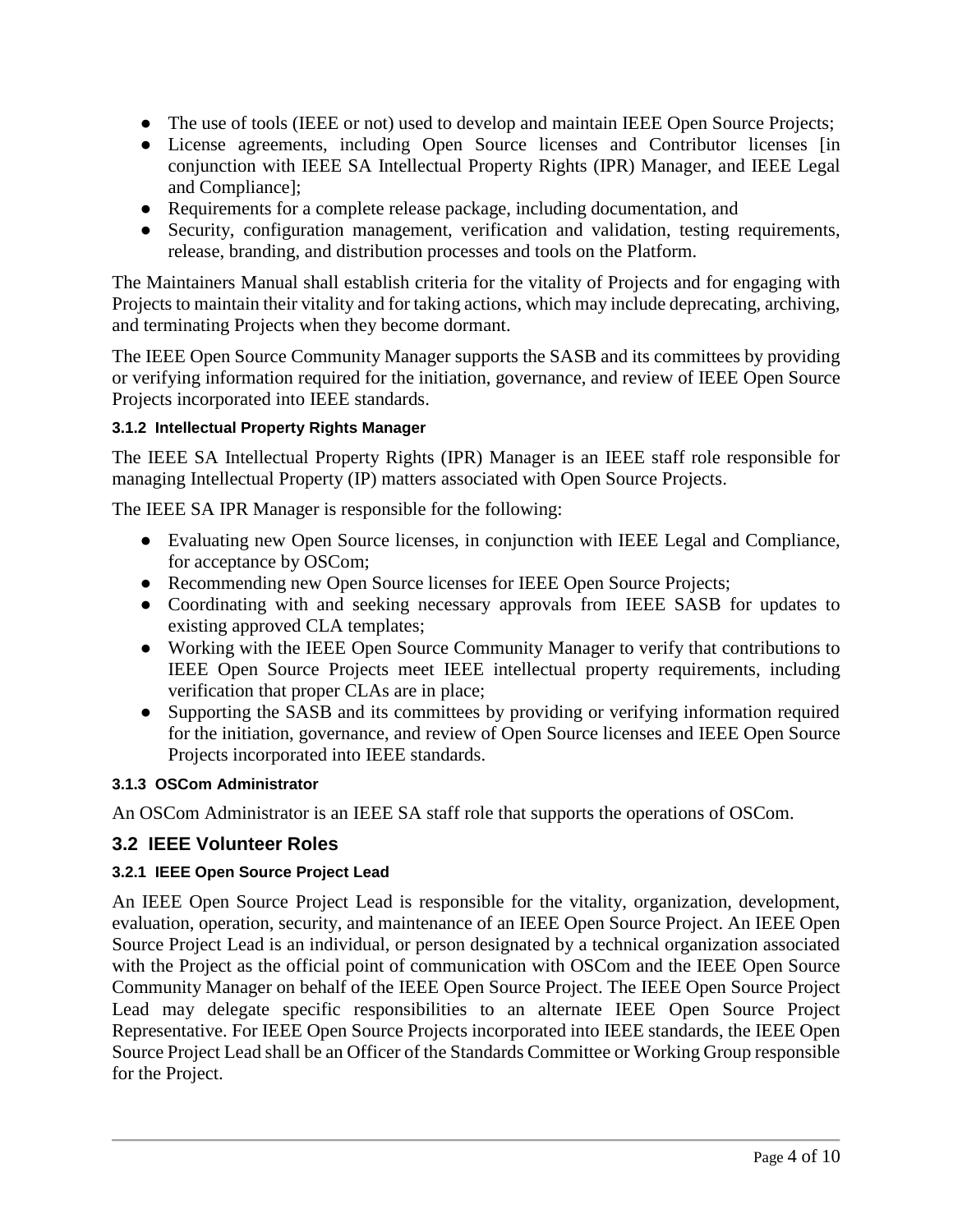#### **3.2.2 Contributor**

A Contributor is any person who submits any material to an IEEE Open Source Project, whether as an individual or on behalf of an organization. Material may include, but is not limited to, Open Source works, comments, and marketing materials. IEEE membership is not required to be a Contributor. Every Contributor is required to obtain an IEEE account that requires agreeing to the IEEE Code of Conduct. Every contribution shall be associated with the IEEE account of its Contributor.

#### **3.2.3 Maintainer**

A Maintainer has authority to commit (save changes) to the IEEE code and document repository associated with an IEEE Open Source Project. An IEEE Open Source Project shall have at least one Maintainer, who may be the IEEE Open Source Project Lead. Maintainers shall be familiar with and follow the policies and procedures in the Maintainers Manual. Maintainer responsibilities include committing code, releasing code, and managing the access controls on the IEEE Open Source Project's repository. Maintainers may assign Committers who have the ability to commit code to a Project. For IEEE Open Source Projects incorporated into IEEE standards, Maintainers and Committers shall be members of the Standards Committee or Working Group responsible for the Project, or affiliated with an entity member of such Working Group. Maintainers for IEEE Open Source Projects incorporated into IEEE standards shall also be IEEE members of any grade and a member of IEEE SA. Maintainers for Official IEEE Open Source Projects shall be IEEE members of any grade.

#### **3.2.4 IEEE Open Source Project Peer Reviewers**

IEEE Open Source Project peer reviewers, who are familiar with an IEEE Open Source Project's functions, may be invited by the OSCom Community Manager or designee to perform a code review or evaluate the security, usability, performance, or other aspects of a planned release of an Open Source Project that is not an IEEE Open Source Project incorporated into IEEE standards (these IEEE Open Source Projects are reviewed under the Standards Association balloting and Public Review processes of the SASB.)

# **4 OSCom Meetings**

### **4.1 Quarterly Meetings**

The OSCom Chair shall schedule meetings of OSCom at least quarterly by teleconference with screen sharing capabilities or face-to-face. Meetings (except for Executive Sessions) shall be open to all. Dates for meetings shall be announced at least thirty calendar days in advance and the initial agendas should be posted at least seven calendar days in advance. Meetings for urgent purposes, including executive sessions, may be called by the OSCom Chair or designee with at least ten calendar days' notice.

In its meetings or through electronic ballot, OSCom may take the following actions:

- Approve or inactivate IEEE Open Source Projects (other than IEEE Open Source Projects incorporated into IEEE standards);
- Approve or inactivate IEEE Open Source Projects incorporated into IEEE standards in conjunction with the SASB;
- Approve the initial release and subsequent major releases of the Maintainers Manual;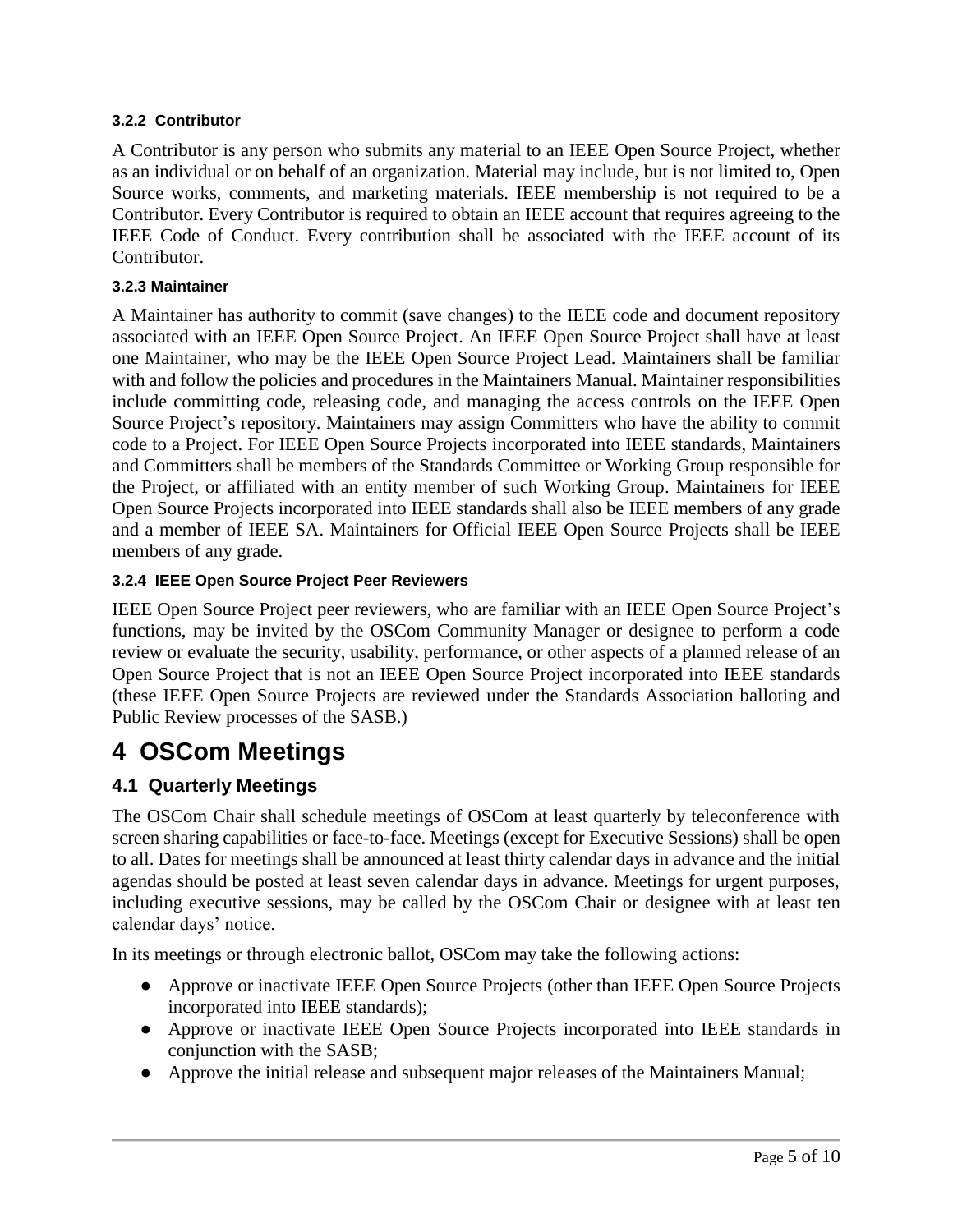● Advise on changes to the OS Platform, its Terms of Use, or operating procedures.

OSCom members shall review requests to initiate or inactivate IEEE Open Source Projects and shall have the ability to vote for or against a request. OSCom shall have at least 14 calendar days to make comments, shared with other OSCom members, before a vote. The OSCom Chair may extend this period.

The OSCom Administrator shall take minutes of each meeting. Minutes of meetings shall be published to meeting participants within 30 calendar days of the end of the meeting.

### **4.2 Executive Session**

Executive sessions shall be limited to sessions in which sensitive personnel, legal, or business issues are discussed. The OSCom Chair may invite individuals with information germane to an executive session to participate in designated portions of the executive session. Persons otherwise permitted to participate in an executive session may be removed by the committee for reasons of conflict of interest or for other reasons determined by IEEE Legal and Compliance.

# **4.3 Quorum and Voting**

A quorum is defined as 50% or greater of the OSCom members. If a quorum is not present at a meeting, actions may be taken subject to confirmation by letter or electronic ballot. Actions shall be approved by a majority of those voting. Proxy voting is not permitted.

For votes cast by electronic mail, majority consent of those participating, provided a majority of the voting members of the committee respond, shall be required to approve an action taken without a meeting. The action and written confirmations shall be filed with the minutes.

# **5 IEEE Open Source Project Management**

The procedures for Project approval and Open Source approval are different when the Project is an IEEE Open Source Project incorporated into IEEE standards. Management of IEEE Open Source Projects incorporated into IEEE standards is the responsibility of the SASB, coordinating with OSCom for the Open Source components of the IEEE standard.

# **5.1 Open Source Project Initiation and Approval**

Any individual or entity may request to use the IEEE Open Source platform for a purpose related to IEEE objectives. An organization, or group of individuals and organizations, may request to set up a group Project on the IEEE Open Source Platform by application to the IEEE Open Source Community Manager. The IEEE Open Source Community Manager and IEEE SA IPR Manager shall review requests and should provide feedback within ten working days. Requests for initiating Official IEEE Open Source Projects are then forwarded to OSCom for review and approval, which takes a minimum of 14 calendar days.

Pilot Projects operating on the IEEE Open Source Platform before approval of this Operations Manual do not require further OSCom approval.

The IEEE Open Source Community Manager may set up space on the IEEE Open Source Platform for the operation of a Project prior to approval of the Project by OSCom. However, the Project may not have official public Open Source Releases prior to OSCom approval.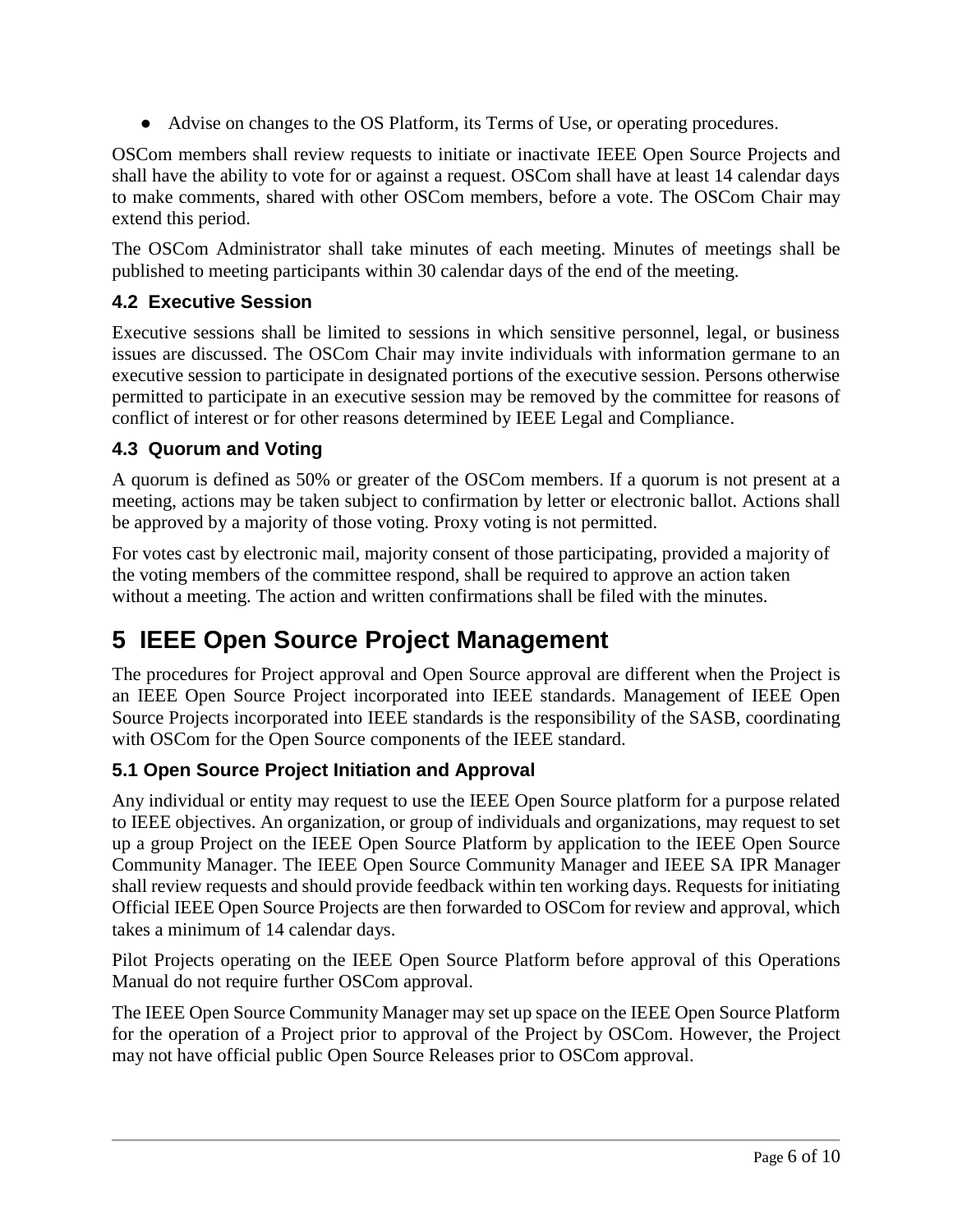#### **5.1.1 Requesting an Official IEEE Open Source Project**

An IEEE Open Source Project seeks authorization to become an Official IEEE Open Source Project by posting a request on the IEEE Open Source Platform. The request shall include:

- A title and description of the Project;
- The name and contact information of the IEEE Open Source Project Lead;
- Selection of a single Open Source license and associated CLAs;
- An indication of how the Project will be governed (see 5.1.2);
- A description of the relationship of the Project to known Open Source;
- Agreement to adhere to the Terms of Use for the IEEE Open Source Platform (see 6.1);
- An indicator of whether the IEEE Open Source Project is intended to be incorporated into an IEEE standard associated with an IEEE SA Project Authorization Request (PAR) submitted to the New Standards Committee of the IEEE SASB (NesCom) or an existing IEEE standards Project previously approved for Open Source development.
	- IEEE Open Source Projects incorporated into IEEE standards shall agree to an applicable set of Terms and Conditions (T&Cs).
	- Authorization of an IEEE Open Source Project incorporated into IEEE standards shall require that any associated PARs have been assigned a standards designation.

#### **5.1.2 Project Governance**

Project governance is needed to make decisions on the Project and to ensure responsibility for conformance with the IEEE Open Source Platform administrative, technical, security, and licensing requirements. Some possible sources of IEEE Open Source Project governance are the following:

- A single individual
- An external organization
- A closed set of individuals or organization
- An identified set of active Contributors, using a democratic process
- A subgroup of an IEEE Technical Organization, such as a Standards Committee or Working Group
- A consensus-driven process in which any materially interested party may participate
	- A single individual
	- An external organization
	- A closed set of individuals or organizations
	- An identified set of active Contributors, using a democratic process
	- A subgroup of an IEEE Technical Organization, such as a Standards Committee or Working Group
	- A consensus-driven process in which any materially interested party may participate

Items that shall be addressed in IEEE Open Source Project governance include, but are not limited to, who is the Project lead; who may contribute to the Project; how merge requests are handled; how the Maintainers, Committers, and IEEE Open Source Project peer reviewers are admitted to the Project and authorized; and how and when releases are evaluated, reviewed and agreed. Project governance may include a process for external, public, or other review prior to release.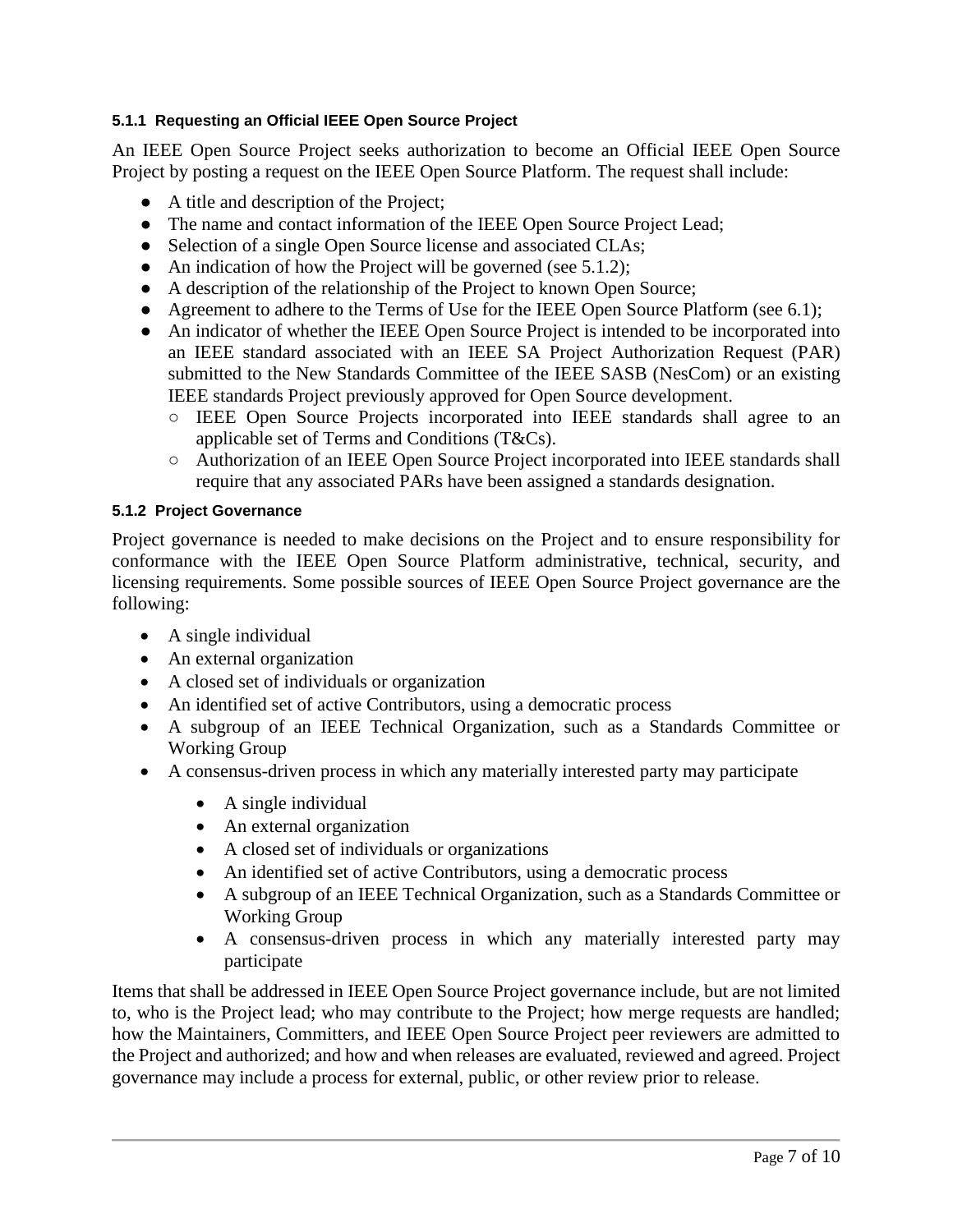The IEEE Open Source Community Manager will provide samples of governance policies and procedures, as part of the Maintainers Manual, that can be used or adapted by IEEE Open Source Projects. The governance policies and procedures of an Official IEEE Open Source Project shall be publicly available.

The governance of IEEE Open Source Projects incorporated into IEEE standards is detailed in the *IEEE SA Standards Board Bylaws* and the *IEEE SA Standards Board Operations Manual* and approved policies and procedures of its Standards Committees and Working Groups.

### **5.2 Open Source Evaluation, Approval, and Release**

#### **5.2. Initial Commit**

An initial commit is the process of uploading a software package for the first time to the IEEE Open Source Platform. Initial commits for Official IEEE Open Source Projects will be reviewed following Maintainers Manual guidelines.

For Official IEEE Open Source Projects, peer reviewers may review the initial commit if requested by OSCom or the IEEE Open Source Community Manager, and their feedback will be used to inform the IEEE Open Source Community Manager or designee's decision on whether to accept or reject an initial commit to the repository.

#### **5.2.2 Peer Review**

The IEEE Open Source Community Manager shall develop procedures for initiating and conducting peer review as part of an Official IEEE Open Source Project and shall publish them through the Maintainers Manual. Peer reviewed releases or products may indicate that they have been peer reviewed when publicized.

The peer review process for IEEE Open Source Projects incorporated into IEEE standards is performed during the Standards Association balloting and Public Review processes of the SASB.

#### **5.2.3 Planned Releases**

All intellectual property and Contributor License Agreement (CLA) requirements shall be met prior to initial release or planned releases where the IEEE Open Source Project's artifacts are made publicly available.

A release is the process by which a software package is made available. An IEEE Open Source Release is a release that has been developed through an approved IEEE process and is publicized as an Official IEEE Release. IEEE Open Source Releases require the approval of the Project and the IEEE Open Source Community Manager or designee.

### **5.3 Review of IEEE Open Source Projects**

OSCom shall periodically review Official IEEE Open Source Projects for viability, at least every three years. OSCom may request status reports from the OSCom Administrator to assist in this review.

### **5.4 Inactivation of an IEEE Open Source Project**

An IEEE Open Source Project that does not follow its approved governance procedures may be warned, suspended, or inactivated (terminated) by OSCom. IEEE Open Source Projects may be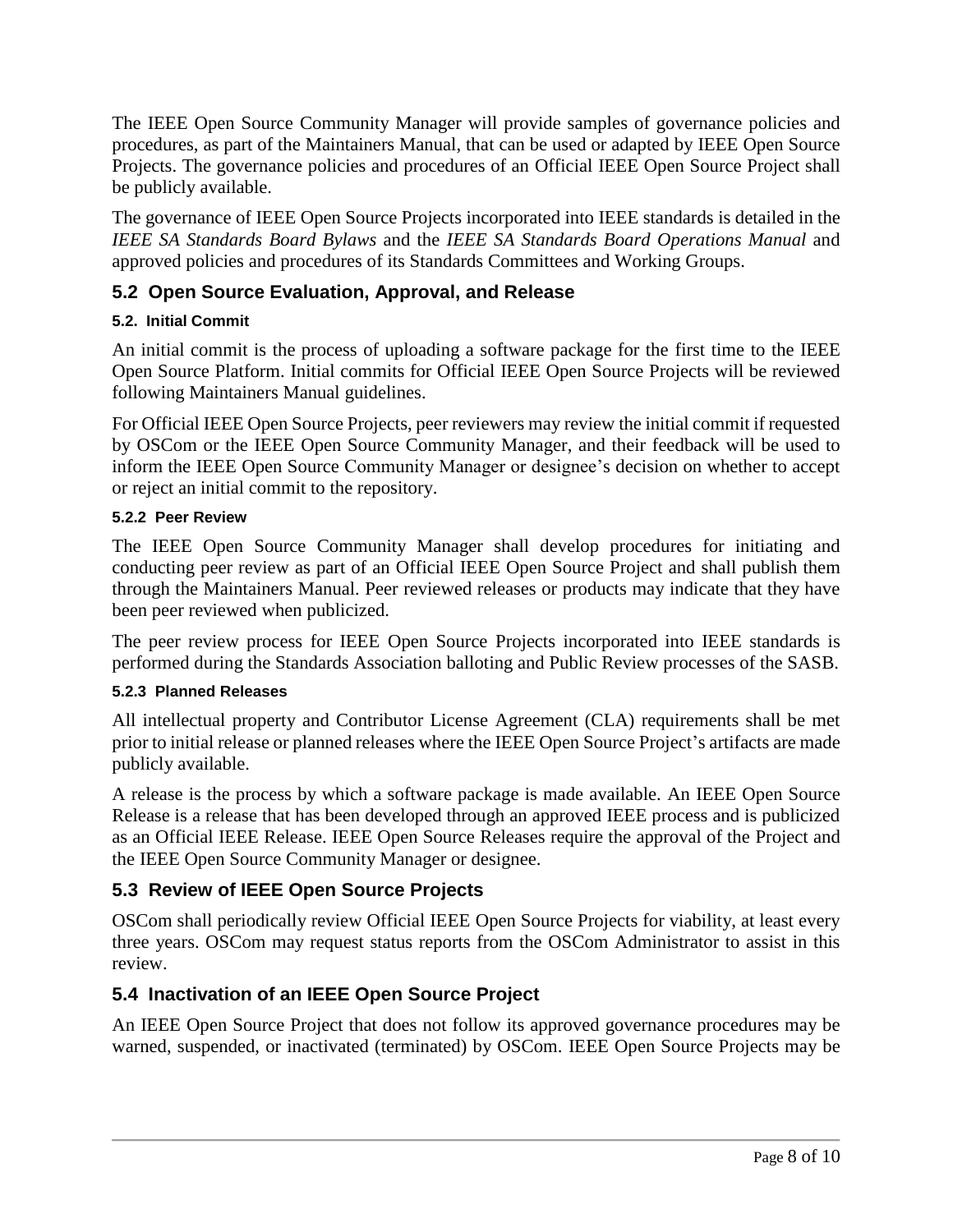suspended or inactivated, for example, due to unavailability of resources, security issues, or lack of Project oversight, maintenance, or technical viability.

A request to inactivate an IEEE Open Source Project may be made by the IEEE Open Source Project Lead, IEEE technical organization overseeing the Project (such as a Standards Committee or Working Group), OSCom member, or the IEEE Open Source Community Manager. A request shall include reasons for inactivation and recommended disposition of the Project artifacts, as well as the consequences of inactivation or continued availability. The inactivation request shall be forwarded to the IEEE Open Source Community Manager, IEEE SA IPR Manager, IEEE Open Source Project Lead, related IEEE Technical Organization (as applicable), and OSCom for comments. After comments are received, an OSCom meeting shall be held to consider inactivation, which shall require a majority of OSCom members for quorum and a majority vote of OSCom for any action to be taken. Inactivation of an IEEE Open Source Project incorporated into IEEE standards and archiving of its software shall additionally require approval of the SASB.

Open Source software artifacts of inactivated Projects may be archived (removed from unauthorized access), or transferred to another IEEE Open Source Project or IEEE Open Source Project incorporated into IEEE standards.

# **6 Terms of Use and Appeals**

# **6.1 Terms of Use**

OSCom shall provide a set of Terms of Use for the IEEE Open Source Platform. IEEE Legal and Compliance is responsible for reviewing and approving the Terms of Use for the IEEE Open Source Platform. All users of the IEEE Open Source Platform shall agree to and adhere to all IEEE policies and procedures, including but not limited to the Terms of Use for the IEEE Open Source Platform, the [IEEE Code of Ethics](https://www.ieee.org/about/corporate/governance/p7-8.html) and IEEE Code of Conduct (whether or not the user is an IEEE or IEEE SA member), IEEE Nondiscrimination Policy, and all applicable laws and regulations. Access privileges of any user may be suspended or removed in response to violations of any IEEE policies.

All Committers to IEEE Open Source Projects, particularly Maintainers, shall comply with the IEEE Maintainers Manual.

### **6.2 Appeals**

Persons who have directly and materially affected interests and who have been, or could reasonably be expected to be, adversely affected by an Open Source Project within the IEEE's jurisdiction, or by the lack of action on any part of OSCom or the IEEE Open Source Community Manager, shall have the right to appeal procedural actions or inactions, provided that the appellant shall have first exhausted the appeals procedures of any relevant IEEE committee or body responsible for the policies and procedures of the IEEE Open Source Project before filing the procedural appeal with OSCom.

OSCom shall not provide an appeals process to resolve a disagreement about a technical decision. Any person dissatisfied with a technical decision shall follow the procedures of the body that has made the decision to provide input on the technical decision, including, but not limited to, making a technical comment during the applicable comment submission and/or balloting period.